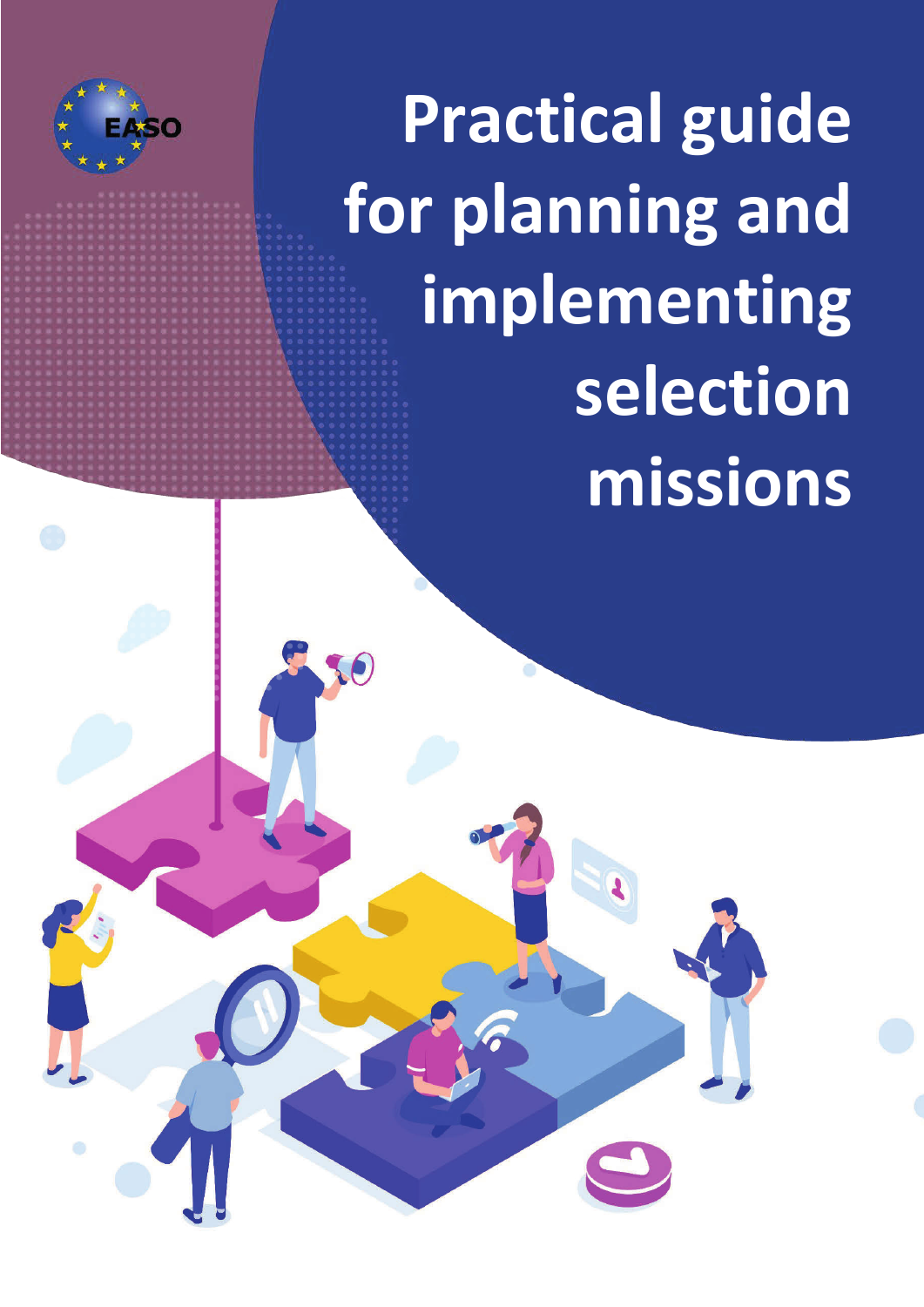

© European Asylum Support Office, 2021

PDF BZ-02-21-997-EN-N 978-92-9465-218-8 10.2847/972491

Cover page illustration, Irina\_Strelnikova, © iStock, 2021

Reproduction is authorised provided the source is acknowledged. For any use or reproduction of photos or other material that is not under the EASO copyright, permission must be sought directly from the copyright holders.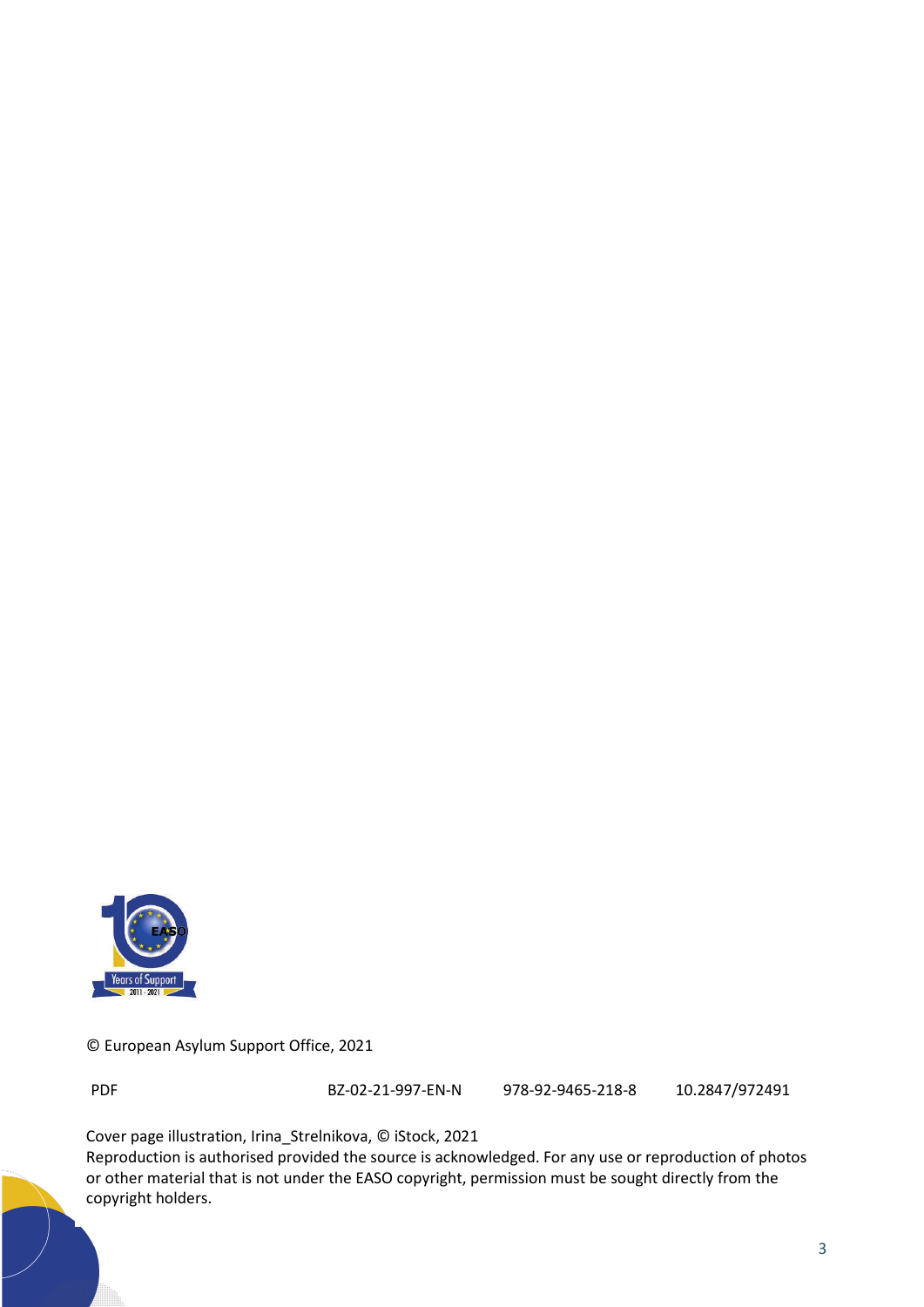# Introduction to this tool

Information presented in this tool is by no means exhaustive but represents a compilation of guidance and practical tips on ways to organise an annual overview of resettlement cases (1). The objective is to support Member States of the European Union and Associated Countries (EU+ countries) in their operational work with resettlement.

## **What is the purpose of this tool?**

This tool is intended as a brief guide to accompany resettlement officials when preparing and implementing a resettlement selection mission. In order to prepare adequately for such a mission, this guide provides an overview of aspects that are considered important to attend to in order to deliver a successful mission. It describes a number of activities/key elements to consider through the process of preparation (prior), implementation (during), and completion (after) of selection mission.

## **Why was it created?**

Preparing and conducting a mission abroad can be challenging from a number of perspectives. By highlighting and describing some key aspects that connect to mission work, this practical guide can support resettlement country officials with their operational planning and help them to address central elements in a timely manner.

## **Who should use this guide?**

The practical guide is primarily intended to support officials who are planning an interview mission in a field location or third country, such as mission leaders or coordinators. It can be applied as a quality tool for any practitioners who could benefit from additional guidance or information related to the set-up of missions. It may be considered useful for officials who have never been involved with resettlement and who could benefit from additional guidance, as well as for officials with years of resettlement experience who could use it as a reminder in their work.

## **Which other training tools and sources can be used?**

Some national examples are available in the Checklist for implementation of selection missions. The checklist follows the same structure as this practical guide.

<sup>(</sup> 1) This tool was originally developed within the framework of the *Facilitating Resettlement and Refugee Admission through New Knowledge* (EU-FRANK) project. The ject was funded by the European Asylum Migration and Integration Fund lead by the Swedish Migration Agency. As part of the handover process from EU-FRANK, as conducted a quality assurance exercise of the resettlement operational tools developed in this project.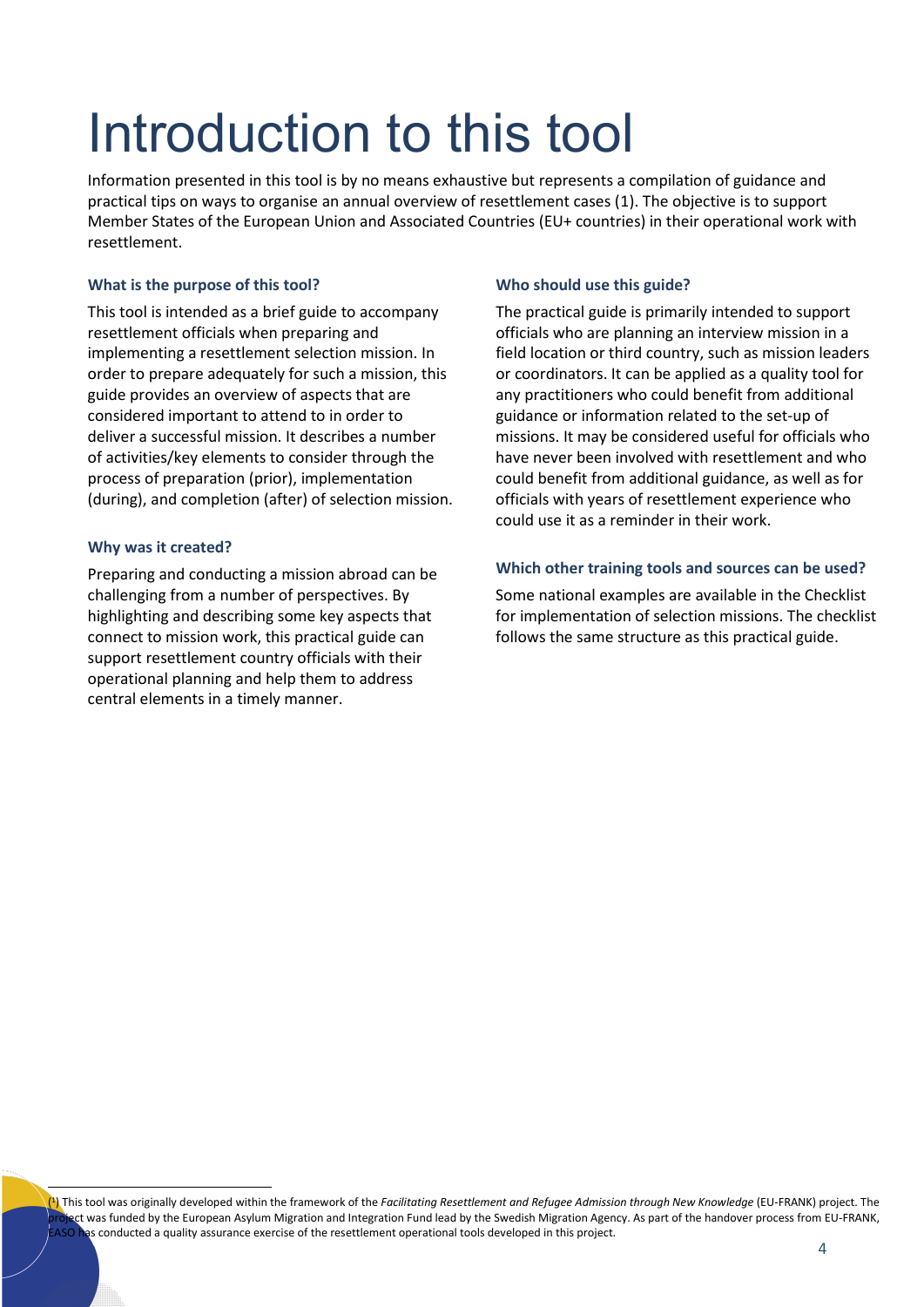## Planning and implementing a selection mission

Selection missions to the field are an important opportunity for resettling states to consider a large number of resettlement cases at the same time through face-to-face interviews with refugees, while gaining familiarity with the asylum and protection context of the refugee population. Once each resettlement state has determined the size and composition of its resettlement programme, as part of its collaboration with UNHCR, IOM and other service providers the timing of selection missions is negotiated. Planning and follow-up of a resettlement selection mission can generally be divided into three phases, namely pre-mission, during the mission, and postmission. Considerations to keep in mind linked to each of these phases are described in more depth in this practical guide.

## **PART I. PRIOR TO A SELECTION MISSION**

## **Identify key stakeholders in resettlement**

Resettlement builds on collaboration between a variety of stakeholders and requires much logistical preparation from all involved. Global resettlement activities most commonly involve governmental agencies in resettlement countries and their embassies abroad (where they exist), as well as UNHCR, IOM, and NGOs on occasion. Each of these stakeholders has a role to play in the planning and support of resettlement selection missions. Missions are most commonly planned jointly between some of these stakeholders in order to reach the most suitable logistical approach and scope of the selection. The involvement of multiple stakeholders also helps in the handling of various practical details such as accommodation, transport, security, meeting schedule, how to obtain biometric data, etc. The involvement of each stakeholder varies at different stages of the resettlement process. Depending on which resettlement country is carrying out the resettlement mission, and where the mission will take place, the main stakeholders can vary but will mostly consist of the following key actors that are described in this section.

## **United Nations High Commissioner for Refugees (UNHCR)**

The UNHCR was established on 14 December 1950 by the United Nations General Assembly. It has been entrusted with the mandate to support governments with their responsibility of providing protection and durable solutions for refugees. The agency is mandated to lead and coordinate international action to protect refugees and resolve refugee problems worldwide. Its primary purpose is to safeguard the rights and well-being of refugees. It strives to ensure that everyone can exercise the right to seek asylum and find safe refuge, with the option to return home voluntarily, integrate locally, or resettle in a third country.

Resettlement involves the selection and transfer of refugees from the country of asylum to a third country that has agreed to admit them as refugees with permanent residence status2 and a pathway to eventual citizenship.

Securing international protection and seeking durable solutions for refugees remain the UNHCR's core objectives. Although these tasks are frequently referred to as distinct functions, in reality they are interdependent, and resettlement plays a vital role in achieving both of these objectives. Resettlement serves as a tool to provide international protection and to meet the specific needs of individual refugees at particular risk. It is also one of the three durable solutions alongside voluntary repatriation and local integration. UNHCR identifies and refers the most vulnerable of refugees for resettlement. To have their case submitted to a resettlement country, refugees must meet the requirements for submission under one or more of the UNHCR resettlement submission categories. Resettlement submission categories relate to specific individual protection needs, and the use of resettlement as a tool for international protection generally requires the identification of particularly vulnerable people within a much larger group of refugees. Resettlement submissions are prioritised according to the urgency of the case and are listed in the *UNHCR ResettlementHandbook*.

ne receiving countries issue permanent residence status on arrival while sue temporary status before the permanent status.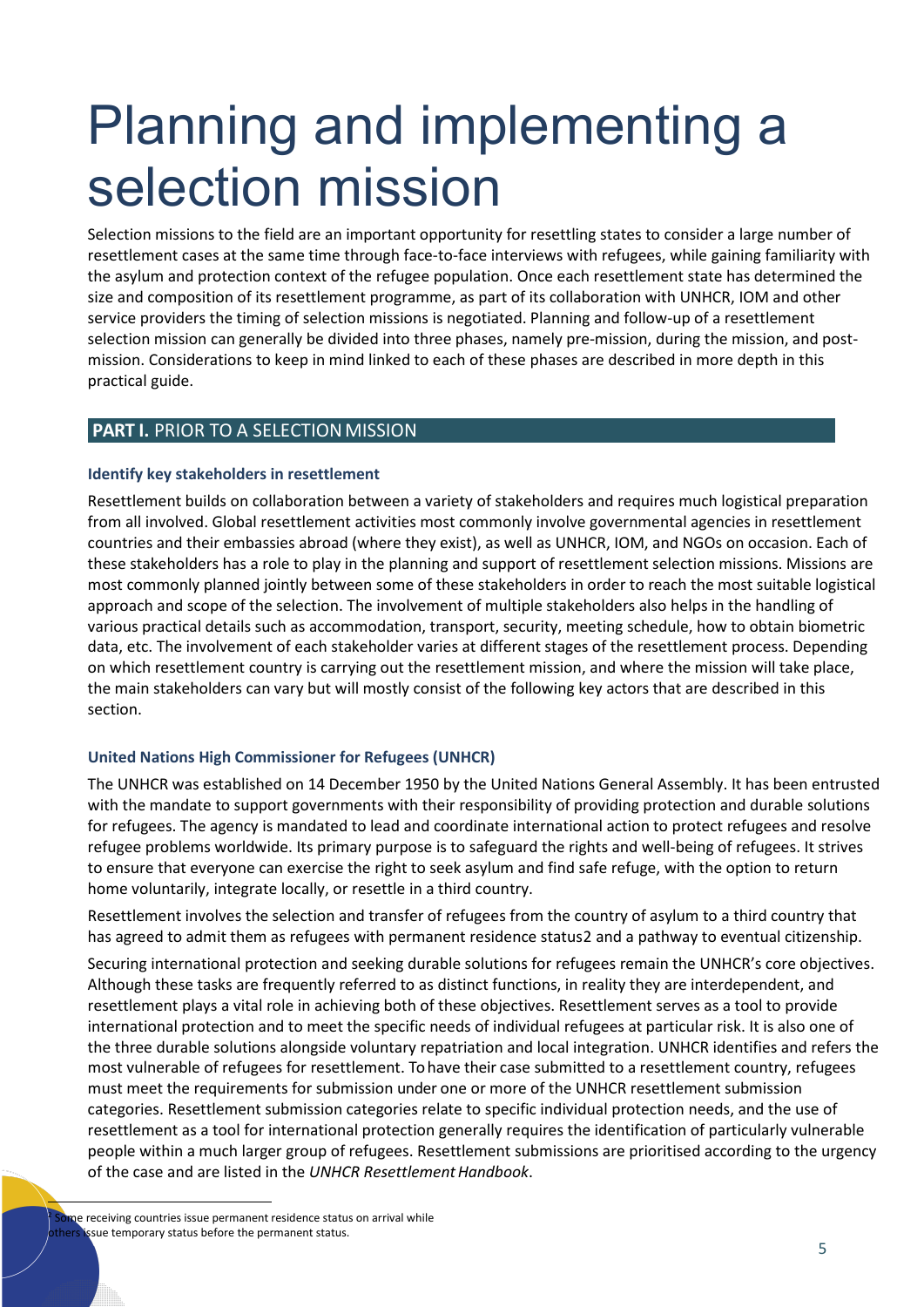The Resettlement Service (at UNHCR Headquarters in Geneva) leads the bilateral discussions and collaboration with countries on the size and composition of their programmes and coordinates the distribution, monitoring, and oversight of delivery against targets set by UNHCR field operations. It has a role in determining the resourcing for the field and it oversees certain qualitative aspects of the process. In addition, the Processing Unit at the UNHCR headquarters coordinates and monitors the distribution and use of specific quotas for urgent and emergency cases on dossier submission. It also liaises between the field offices, resettlement country, and IOM for rapid coordination of travel.

Individual UNHCR field offices play an essential role in the coordination, planning, and implementation of resettlement activities. Field offices identify refugees, undertake all required processing, and prepare resettlement submissions. They often liaise with countries on the detailed characteristics of a refugee population and arrangements for missions. Field offices are supported by a comprehensive deployment scheme of resettlement experts provided by the UNHCR's key NGO partners under specific agreements and funding arrangements.

Regional Support Centres coordinate and oversee the delivery of resettlement submissions from operations within their region, including close oversight of dossier submissions for emergency/urgent protection and medical cases. They play an important role in quality control, distribution of resources acrossthe region, and maintaining regional resettlement statistics.

#### **Governmental organisations**

In the European Union, several authorities are involved with resettlement programmes. Most commonly, programmes are run by a governmental agency suchasthenational immigrationandreception authorities or a ministry. They are implemented together with actors such as the police, security services, local authorities, etc.

## **International Organization for Migration (IOM)**

IOM was established in 1951 to ensure the safe and dignified movements of vulnerable migrants and refugees. In the aftermath of World War II, no government alone could help the many displaced survivors to resume their lives, and the IOM was created to assist with the resettlement of Europeans displaced by the war. To this day, moving people to safety to start a new life remains a core function of the organisation. IOM has since grown into the UN Migration Agency with 169 Member States, and its global presence has expanded to around 400 field locations.

IOM is committed to the principle that humane and orderly migration benefits migrants and society. IOM is the leading international organisation working with migrants and governments alike to address migration challenges, while also recognising the enormous potential benefits of migration for countries of destination, for migrants themselves, and for their countries of origin.

The IOM works in four broad areas: migration and development, facilitating migration, regulating migration, and addressing forced migration.

#### **National embassies or consulates**

The national representation in the country where the mission takes place (or that of another Member State of the European Union if there is no national one), is a permanentlink in the resettlement process. Considering this, cooperation with and involvement of the embassy is important.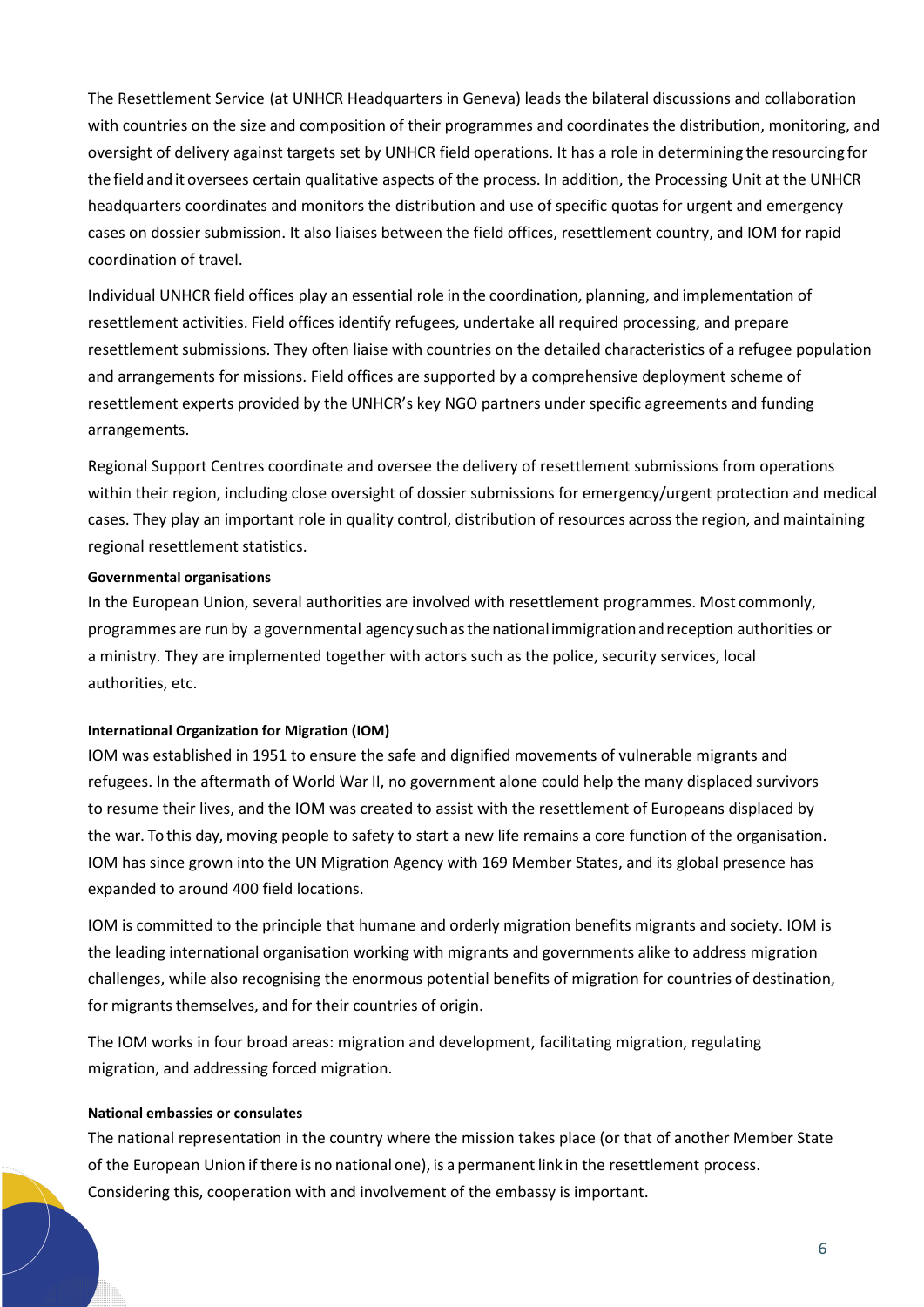#### **Non-governmental organisations (NGOs)**

An NGO can be involved in resettlement at both the international and national level. NGO activities range from policy work to advocacy and the provision of practical support and services to resettled refugees.

At the national level, NGOs can be involved in many aspects of the resettlement process – from providing social and community support to assisting refugees in finding employment and learning new languages. NGO involvement can be on a voluntary basis, whereby NGOs offer their services to resettled refugees on the same basis as other refugees. In some countries, NGOs are specifically contracted or commissioned by the state to provide services to resettled refugees.

Examples of NGOs involved in resettlement processes may include:

- Refugee councils
- Caritas
- HIAS
- Diaspora associations.

In some countries the International Federation of the Red Cross/Crescent Movement and the National Red Cross Societies (not NGOs) are also active in the resettlement process.

## **European Union**

While the decision to take part in resettlement lies with the Member States, the European Commission provides a joint framework and financial support through funding from the Asylum Migration and Integration Fund (AMIF). A European resettlement scheme has been in place since July 2015 to provide legal and safe pathwaysto enter the EU and increase the collective resettlement efforts of the Member States.

## **Pre-mission questionnaire**

In order to facilitate and coordinate preparations for missions, UNHCR has developed a *Pre-mission questionnaire*  for resettlement interview missions (PMQ) (<sup>3</sup>) and a Pre-mission checklist for resettlement interview missions (<sup>4</sup>). The PMQ contains basic information regarding the dates of the mission, the intended caseload, and contact details of the mission team members as well as information on travel arrangements and facilities for the interviews and briefings with UNHCR. Early planning with UNHCR can be facilitated by using the PMQ, which helps with the exchange of details and confirms that the necessary preparations are in place. This form is usually sent back and forth via email until final arrangements are made. The purpose of the questionnaire is to assist with the planning and coordination of resettlement interview missions. It is not mandatory to complete it. Rather, it is a tool that can be used to facilitate preparations and its use is encouraged in situations where the mission requires support from UNHCR. Some countries also conduct preparatory missions (pre-missions) before the actual selection mission in order to meet with partners on site and to discuss timelines, risks, and objectives concerning the selection.

In the PMQ, the resettlement country indicates how many cases can be submitted. UNHCR standard practice isto over-submit by roughly 10%. This makesit possible to compensate for possible withdrawals and rejected cases, while still ensuring that the quota can be filled. UNHCR data show that acceptance rates globally were above 90 % in the past two years.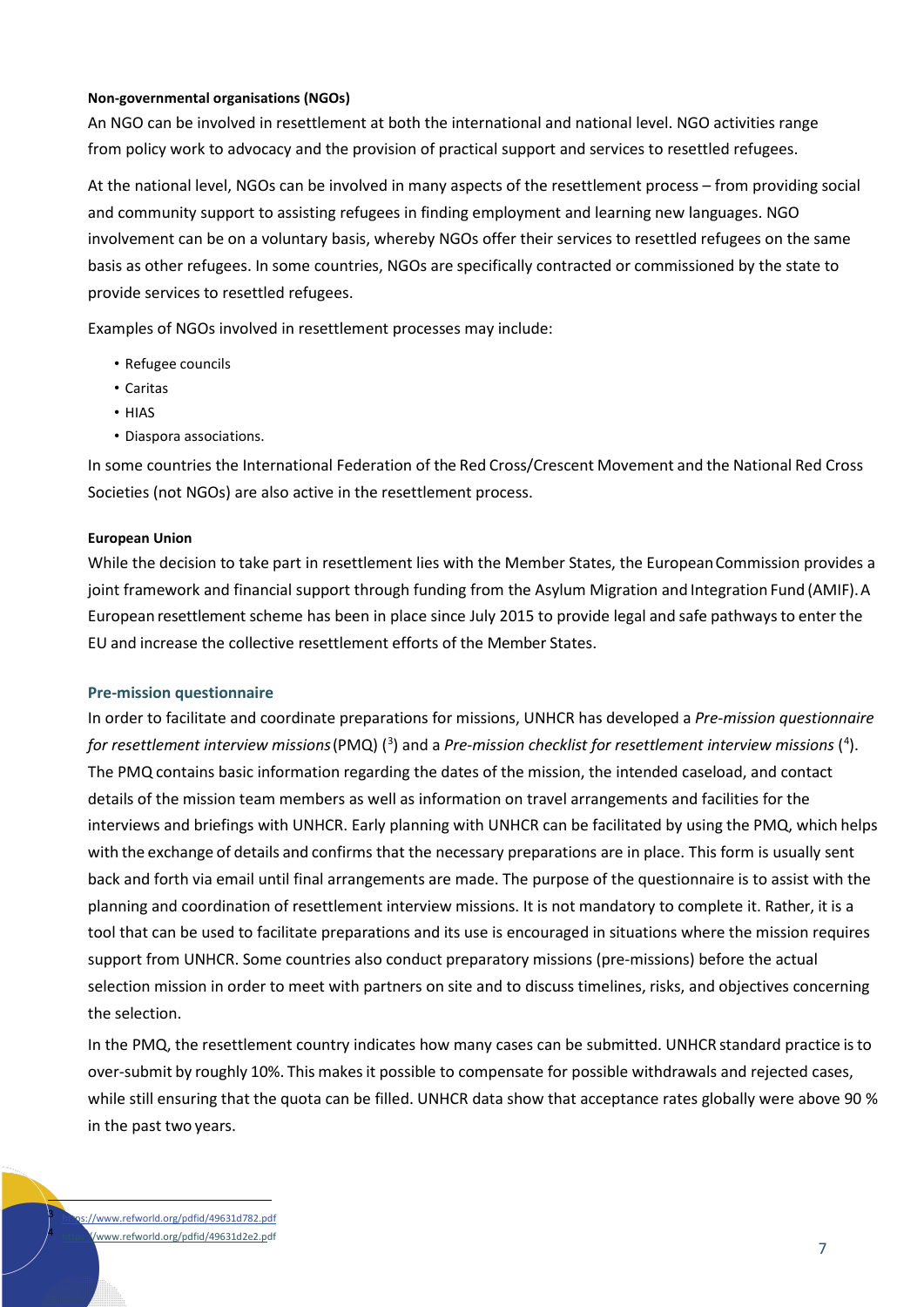#### **Resettlement selection criteria**

Apart from the definition of a 'refugee', as enshrined in the 1951 Refugee Convention, resettlement countries may have their own additional criteria for whom to accept for resettlement, depending on their national legislation and individual preconditions. The following are examples of criteria that resettlement countries may want to prioritise: medical cases, persons at serious risk of encountering violence and/or torture, survivors of violence and/or torture, vulnerable groups such as female-headed households, families/family groups, or single people. Selection criteria are used to guide both the pre-selection phase and the selection in the context of the selection mission.

While governments decide whether to use specific selection criteria, the following should not be overlooked:

- ensure that selection criteria are needs-based and non-discriminatory;
- take into consideration for the refugee's vulnerability and need for protection
- select a balanced group of people, such as persons with both low and high levels of literacy and language skills in the hope that persons with more advanced skills and capabilities might act as support and resource persons for other members of the group.

Notwithstanding this desire for balance, it should be noted that the primary criterion for the selection of refugees should always remain the refugees' background in terms of protection and resettlement needs.

#### **Mission Preparations**

The preparations of a mission are diverse. One part is covered in the PMQ. In addition, the IOM is able to support EU+ with the facilitation and logistical arrangements related to the implementation of selection missions and/or visa processing. This includes accommodation, transportation, security arrangements, access to a pool of interpreters and child minders, in-country ground transportation, equipment, and so on. IOM works closely with UNHCR and countries, for instance, in designing interview schedules that fit the specific context of a certain host country.

This section highlights some of the tasks that need attending to in the preparatory phase.

#### **The caseload**

Once resettlement cases are submitted to your agency, register them in your national registration system. Some countries also feel the need to keep a complementary tool such as an overview sheet orlogbook. For an example of such a complementary tool, please refer to the *Template for annual overview of submitted resettlement cases*. If necessary, a compilation or overview of submitted cases may be shared with key actors in the mission. In order for the selection mission to proceed smoothly, it is important that the data set isconfirmed by all key actors. If your national standard operating procedures (SOP) require it, screen the UNHCR files (RRFs and other supportive documentation) on security issues, also possibly including social media checks.

At the close of the pre-selection phase, a final list of the personsto interview is drawn up in an interview schedule. This list is usually compiled by UNHCR or the resettlement country, and occasionally also by IOM. The resettlement country generallyforwards the interview schedule to the local UNHCR office in the country of asylum where the selection mission will take place. For an example of how an interview schedule might look, please refer to the *Template for scheduling of resettlement selection interviews*.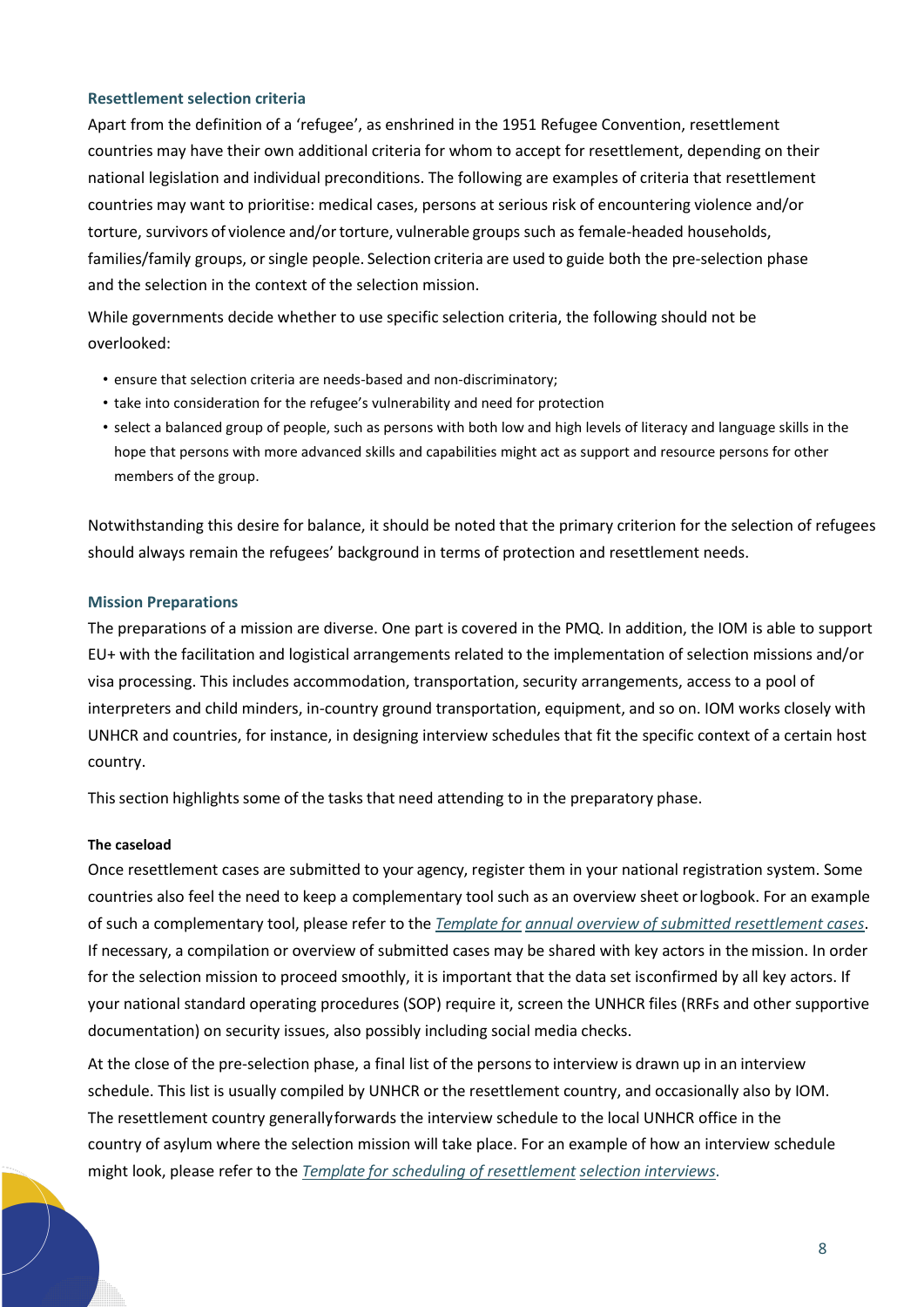#### **Security risk assessment**

A security risk assessment of the destination and/or refugee camp in the country of asylum can be carried out by the resettlement country or can be provided by UNHCR.

#### **Mission programme**

The mission programme gives an overview of thecrucial aspects of the mission. It generally contains a contact list, the mission plan that includes travel details (hours, flight number, etc.), the interview time slots, and other activities such as briefings and debriefings with UNHCR, IOM, national embassy, or local authorities. After the mission programme is ready, share this document with the key actors.

#### **Delegation of the mission**

The mission teams can be composed of representatives from a number of different government departments and/or outside agencies. Select the members of the delegation in accordance with national agreements and/or established SOPs. It is important that the respective roles and responsibilities of all members of the selection team are clearly defined and well thought through.

The delegation members have to be instructed on time regarding the travel documents (to keep a valid passport and possibly visa), and on any needs for vaccinations or other medical requirements or recommendations.

The delegation member has to take into consideration the time needed to apply for apassport if they do not currently have one. If advised by your embassy or by the UNHCR, apply for an official or diplomatic passport. Always check the validity of your passport, as sometimes it needs to be valid for up to six months after you plan to return home.

In most countries where selection takes place, an entry visa is mandatory. In view of this, the following points are important:

- check the applicable visa regulation;
- fill in the necessary application form;
- check with the embassy involved if an official approval letter is needed;
- apply in time, depending on the instructions on the website of the embassy;
- check the validity of the passports of the delegation members.

Itisimportanttocheckthehealthsituationinthecountry concerned. The delegation member has to take into consideration what is needed regarding vaccinations and other preventive measures. When applicable, get vaccinated in time (4–6 weeks priorto the mission) and purchase the recommended medication. For information about recommended vaccinations and medication, check the website of the responsiblehealth authority, or liaise with your national embassy.

To prepare the delegation members for their tasks in a selection mission, it is advisable to organise a briefing session prior the selection mission. During the briefing, it is advisable to cover the following aspects:

- basic knowledge about the national resettlement programme;
- the mission plan, including the travel details and the interview schedule;
- information on the country where the mission will take place, including the refugee situation and the security situation;
- the mission process;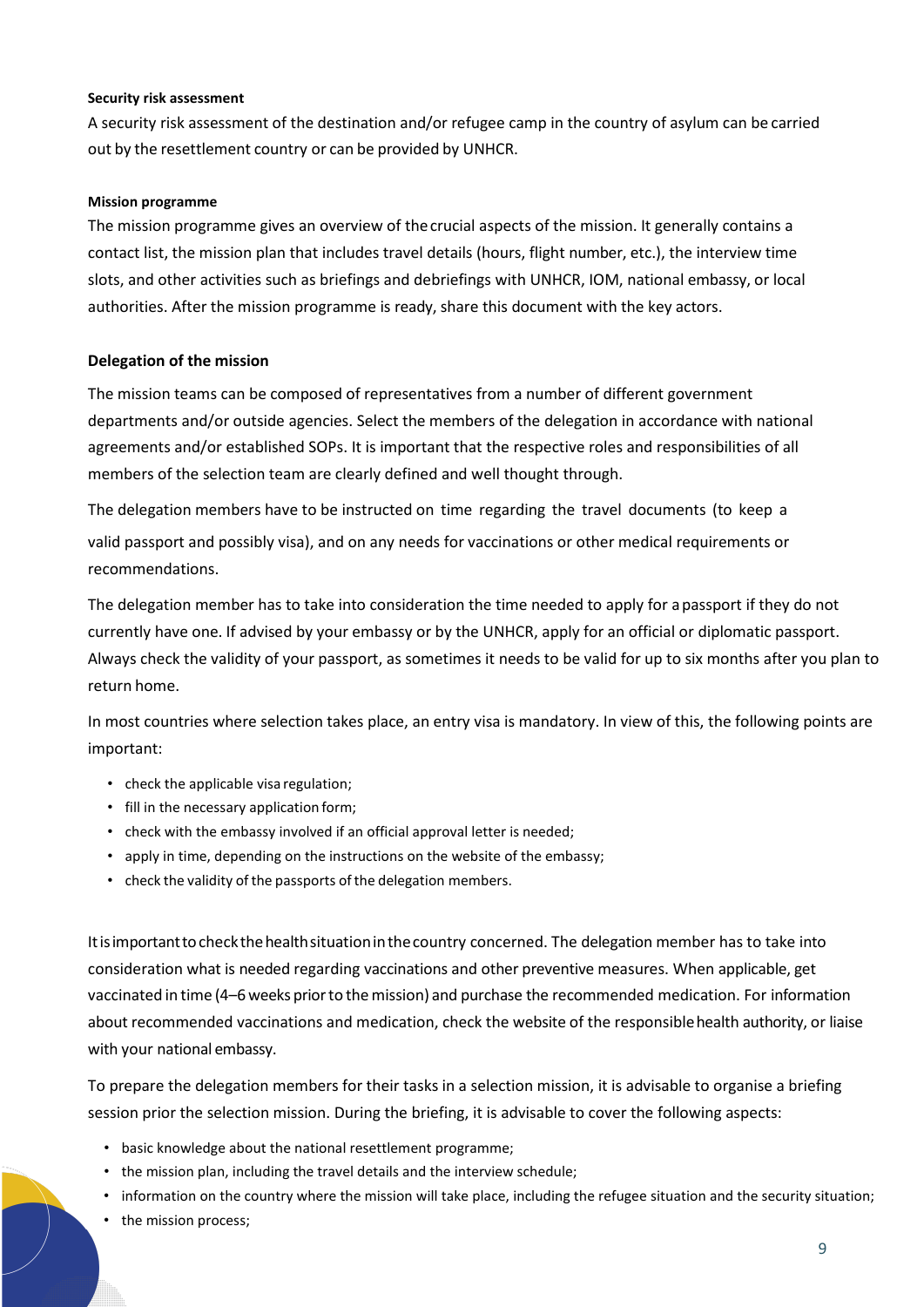- the working hours;
- budgetary aspects.

Mission leaders or coordinators may want to refer the mission participants to relevant logistical information packages or background reading.

Information concerning the situation in the country of origin and country of asylum of the refugees concerned should be provided in the context of pre-selection meetings and discussions. Country oforigin information (COI) as well as information on the country of asylum can be provided by your own organisation, your national embassy, the UNHCR field office, and/or other agencies, including NGOs working in the field of international protection. Relevant information can also be obtained from a variety of sources on COI portals and other sources on the internet.

A decisionmayneedtobetakenastowhatinformation concerning the mission should be treated as public and what information should be restricted.

Inaddition,decisionsonhowtohandleandtransport sensitive documentation may also need to be taken in order account for security and confidentiality matters. Flights and accommodation for the selection mission team should be booked and confirmed by

your travel agency as early as possible.

#### **Informing key actors**

The local UNHCR and IOM offices should be provided withall relevant administrative and logistical information concerning the selection mission. This includes the list of persons to be interviewed by the mission team, the names of the members of the mission team, travel itineraries, the number of interviewing teams, the number of interview rooms needed, and any for interpretation services required. All visas, vaccinations, and other documentation required for the members of the selection team should be procured.

If the interviews will be conducted in a refugee camp, arrangements regarding the interview facility, interpreters, transportation, and accommodation should be clearly indicated in the PMQ and confirmed by UNHCR. It must also be taken into account that an officialclearanceforenteringtherefugeecampmustbe requested in time with the local authorities. Wherever possible, selection missions are asked to rely ontheir own resources for interview space, transport, and equipment in order to minimise disruption to UNHCR field operations in the country concerned. In remote and/or camp locations, UNHCR might provide assistance with accommodation, although this might not be the case in every context.

The embassy or consulate (should there be one) should be informed of the mission. An embassy or consulate may have an important role at a later stage in granting residence permits and/or preparing temporary travel documents if needed. For further advice on preparations, go to the *Checklist for implementation of selection mission*.

## **Mission budget**

A selection mission in the field means travelling to and staying in a foreign country. The costs of a selection mission usually fall within the framework of the national regulation for governmental missions or visits abroad. In that case, it is advisable to familiarise yourself with this regulation.

It is recommended to make a financial overview that includes what has to be paid (in advance, on site, or later on) and what will not be charged. The following possible costs should be taken into account:

• the use of the interview facility;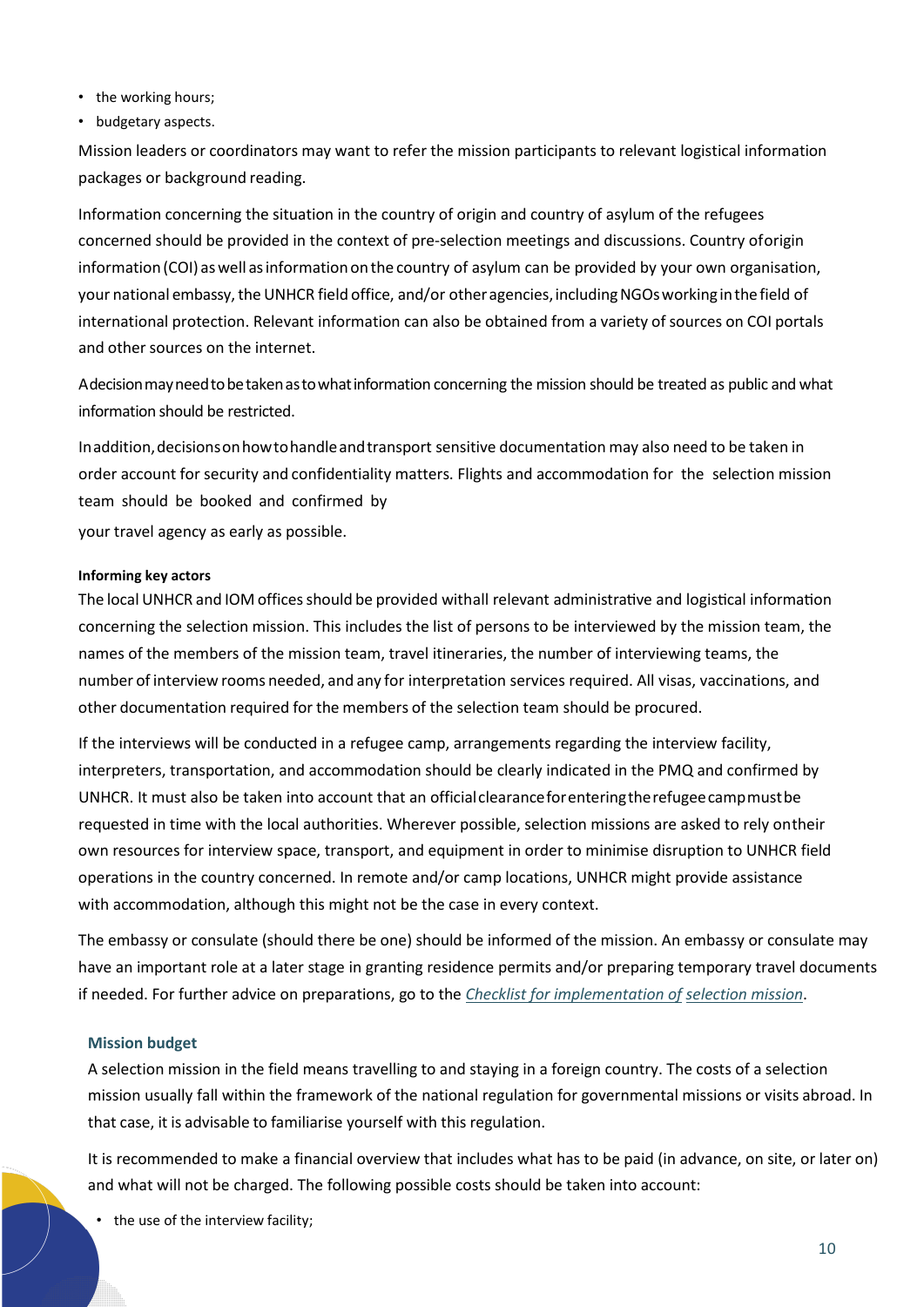- the use of interpreters (in some cases it isrequired to pay interpreters directly in cash);
- the transport to and from the interview facility for staff and refugees;
- local accommodation of the mission team and eventually the refugees;
- childcare (babysitters);
- the daily catering for refugees, mission members, and interpreters.
- the per diem for the mission members;
- the flights of the mission members;
- costs for visas of the mission members;
- if possible, any other costs.

Furthermore, it is advised to clarify in advance to whom such costs should be paid, for instance, UNHCR or IOM. IOM usually has framework agreements on resettlement cooperation with EU+ in which the logistical and operational support for selection missions are covered. Depending on the agreement it holds with the EU+, IOM will settle the costs through a financial report or invoice that will be shared with the entity holding the framework agreement with IOM upon determined intervals as per the agreement.

It is important to know in advance what payment options are available in the country where the mission takes place. Your embassy, UNHCR, or IOM can inform you about:

- the exchange rate to the local currency;
- the use of cash money;
- the use of credit cards;
- the use of ATMs.

In the case any (official) visits or meetings are planned in the mission programme, you should inform yourself in advance whether it is appropriate to give or to offer something. This could be, for example, in the context of a courtesy visit to local authorities, a meeting with the embassy or international organisation, or in the debriefing at the end of the mission. These events are suitable to show your courtesy or gratitude for the mediation or facilitation of the mission. These costs can also be included in the financial overview of the mission.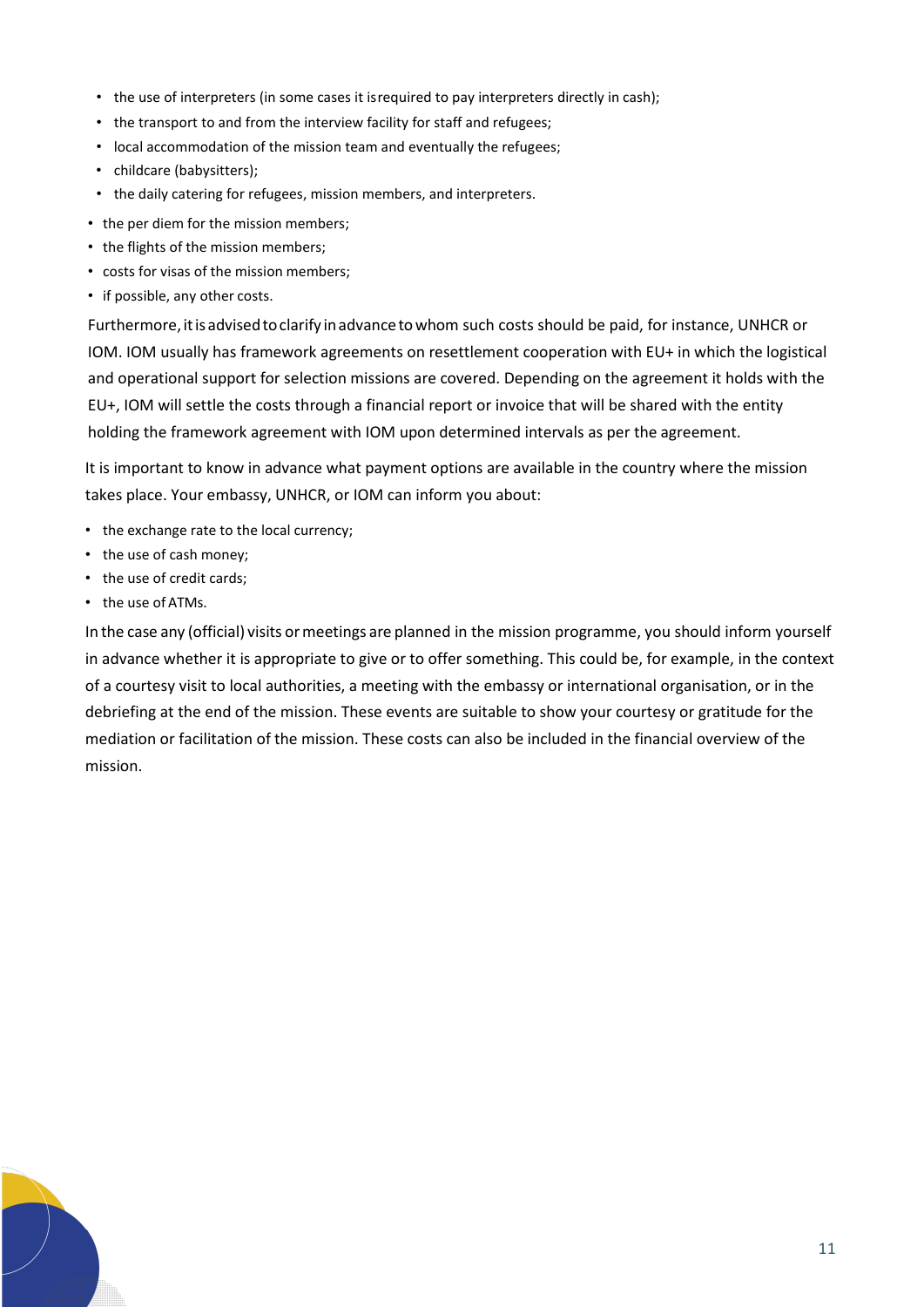## **PART II. DURING A SELECTION MISSION**

#### **Meetings with stakeholders in the field**

The work of the selection mission usually starts with briefings and meetings with UNHCR and IOM, either jointly or separately. It is up to each mission to decide whether the entire mission should attend such meetings or only the Head of Mission or some other appointed person. The first option is common and is recommended because it involves everyone and allows for the first direct contact with the staff in the field. If nothing else is particularly requested, UNHCR will typically brief the team on the refugee situation in the country of origin and country of asylum, on UNHCR's resettlement procedures, and on the security situation (including possible medical risks). The briefing is also an opportunity for the mission participants to discuss logistical matters (e.g. possible changes to the interview schedule) and/or necessary case-related issues. UNHCR will usually also brief the team on the profiles of cases submitted for consideration, including any specific cases that they want to highlight. Sometimes, if a resettlement state has indicated in the PMQ that they are willing to accept submissions during the mission, UNHCR may wish to discuss the possibility of adding cases. They may also organise a field visit to enhance the contextual understanding of the situation in the country of asylum. If other partners also attend the part of the briefing during which specific cases are discussed, make sure to keep in mind the principle of privacy and confidentiality.

During initial briefings with the IOM, practical/logistical issues can be discussed. This could include, if provided by IOM, interview rooms, interpreters, refugee transportation to and from the interview location, accommodation and catering for the refugees, security measures, technical equipment (photocopy machine, scanner, Wifi, etc.), childcare services, and so on. IOM will highlight possible operational challenges that need to be taken into consideration in the context of that country. Visa processing for the refugees and other travel arrangements will also be discussed. Details of possible field trips to refugee accommodation or facilities where components of the resettlement process take place (such as medical facilities) can also be discussed with IOM.

separate meeting with the embassy of the resettlement country at some point during the mission. Embassy officials can, for example, provide the selection mission team with additional information about the country of first asylum and information on the security situation in the country. They may also be interested in obtaining a briefing by the team on the resettlement programme.

#### **On the interview day(s)**

#### **Briefings with interpreters**

In the event that interpreters for interviews are provided by UNHCR or IOM, make sure the interpreters are properly briefed before the start of the interviews. Take some time to meet with them and introduce yourselves to each other. This is a good opportunity to address whatever code of conduct by which your team and the interpreters are expected to abide, any sensitive cases or topics that may come up during your work together, and any logistical issues (working hours, payment, etc.).

Because different resettlement countries have different ways of working, you may want to discuss with the interpreters certain topics that are important to your team. You may also want to team up one case officer with one interpreter. Some countries inform interpreters of the standards of confidentiality and professionalism that are expected during a briefing session at the beginning of the selection mission. The Head of Mission would normally provide this information, and suggested content for this type of information session is provided in the Guiding note for communication via interpreters.

In addition to the briefing sessions, some countries also provide the interpreters with a document called the Deontology Code. If possible, this document should be sent to the interpreters through IOM or UNHCR prior to the selection mission. The content of the Deontology Code is described in the tool mentioned in the paragraph above. During the initial brief by the Head of Mission, the interpreters may be asked if they have read the document. The Head of Mission may ask them to sign a declaration in which they confirm they have read this code and are ready to work

If possible, it could also be helpful to arrange a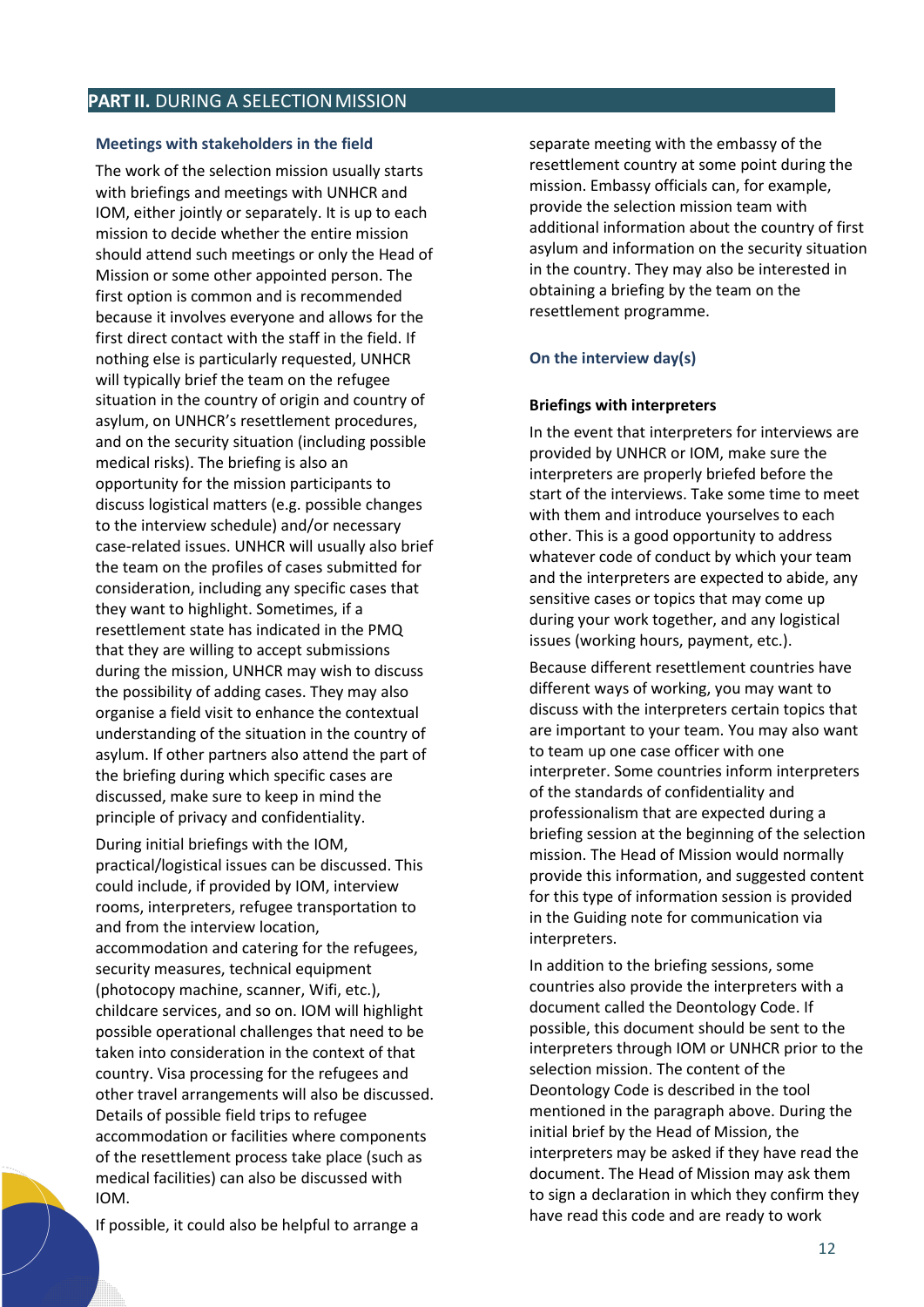according to the principles described in it. It is important for the resettlement case officer to brief the interpreter in advance of the interview to make sure that they understand what to do.

#### **Recognising quality interpretation standards**

If the delegation uses local interpreters, some resettlement countries provide those whose services are considered satisfactory with a letter of appreciation or a certificate.

## **Briefings with refugees**

It is a common practice by resettlement states to brief refugees and explain to them what to expect from the resettlement process before the start of the interviews, ideally in the morning before the first interviews start. It is, however, important to keep in mind that at this stage the refugees are often focused on the interview and may have difficulty in retrieving and remembering what has been communicated to them. Thus, it is important to limit the information and to focus on the most imminent, i.e. the interview itself and the process of selection. This is probably not the best time to provide detailed information on the country of resettlement. It could, however, be useful to highlight some key messages on the procedure or on the consequences of resettlement (e.g. right to family reunification, etc.).

The information should be communicated verbally and could be supported by information brochures provided to each family or individual. To make this briefing as efficient as possible, try to organise it in a quiet setting (without small children, if possible) and make sure the interpreter is well understood. It may be recommended to limit the briefing to a maximum of 30 minutes. During these sessions, refugees should be encouraged to ask questions so that they can come prepared to the interviews.

As regards the content of such a session, the most important areas are summarised in the Guiding note for preparatory briefings of refugees. Please note that the content of this tool is compiled of examples from different resettlement countries and should be adapted to fit national regulations or contexts.

#### **Selection interview**

The principal component of any selection

mission is the selection interview. Interviews are generally carried out on an individual basis, and the aim is often to complement the information provided in the dossier, also looking to capture possible updates in the individual case. The purpose of a selection interview is to examine factors related to the need for international protection and the need for resettlement. However, selection interviews are not always limited to this topic, and some countries may have additional, or other, criteria framed by their national context. For further information on what measures could be taken to prepare for a selection interview and how to conduct a selection interview in the field, please refer to the *Practical guide for planning and conducting resettlement interviews*.

## **After the selection interview (results of the mission)**

At the end of each interview day, the mission team is recommended to make preliminary decisions for all cases examined during the day. Complex cases or other cases where it has not been possible to come to a decision ('pending cases') may be referred back to the resettlement country for consultation. It is useful to identify such cases as early as possible in the process in order to avoid wasting time.

It is also useful to arrange debriefings among mission members at regular intervals in order to go through the accepted, pending, and rejected cases. This is especially valuable during long selection missions when a large number of cases are assessed on a daily basis.

After all interviews have been carried out, additional attention/review should be given to all pending cases. Subsequently, it is time to draw up the 'under consideration list' or the list of 'final decisions' if the national regulations allow/require decisions to be made before returning from the mission.

A debriefing with UNHCR at the end of the selection mission is standard practice for many resettlement countries and is considered useful. It will allow the selection mission team to give feedback on both logistical aspects and on the cases they interviewed. If IOM or another organisation (e.g. an embassy) was involved in the organisation of the mission, they may also be invited for the part of the debriefing concerning logistics. Before the final debriefing with UNHCR, an internal debriefing with the members of the mission team can take place.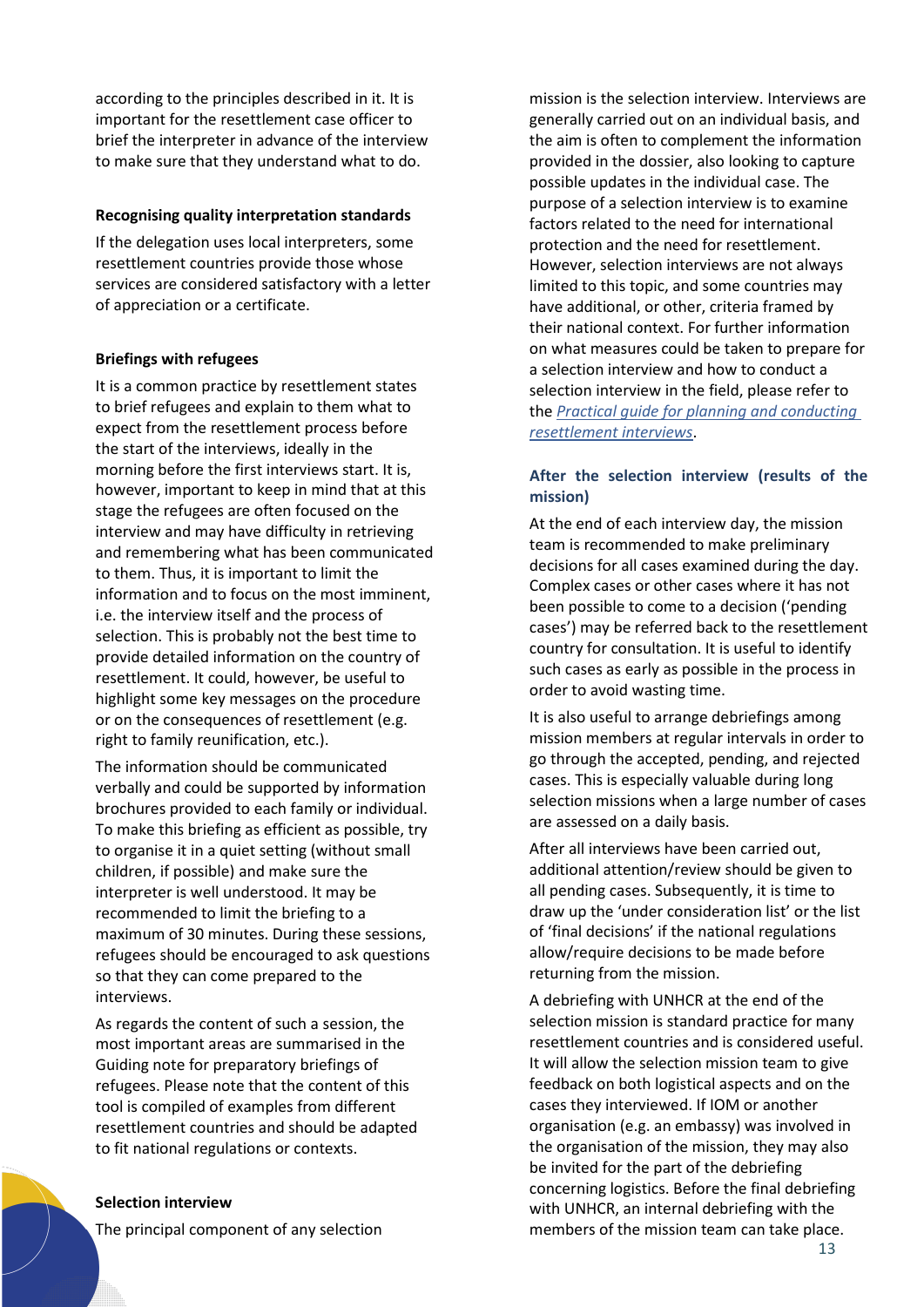This will allow the Head of Mission to identify topics to be discussed with partners. Topics for discussion during a debriefing on the logistical aspects include:

• **Working conditions** 

Quality of the interview rooms, office furniture, sufficient privacy for interviewing, setting of the waiting area, catering, sanitary facilities, photocopy/scanning facilities, Wifi connection or other technological issues, quality of security measures, possibility to work according to the schedule (e.g. did the refugees arrive on time in the morning), collaboration with staff of UNHCR or IOM in charge of logistics, transport arrangements for refugees and/or the delegation, quality of the accommodation for the refugees and/or the delegation, quality of other services (e.g. babysitters, facilities in the waiting area for children) or other arrangements in line with what was requested in the PMQ.

- **Counselling of the refugees** Were they well informed on the need to bring necessary documents? Were the refugees counselled according to what was agreed?
- **Quality of the interpretation if UNHCR or IOM provided the interpreters** Were the language skills and professionalism of the interpreters of a high standard? Were the interpreters on time and sufficiently flexible?

In the second part of the debriefing, the submissions can be discussed. For this part of the debriefing, it is advisable that only UNHCR is present, given the principle of privacy and confidentiality. Topics that can be addressed in this session include the following.

• **Profiles, sizes, and compositions of the submissions**

Were the profiles, sizes, and compositions of the submissions in line with what was requested before the mission and the selection criteria (in most cases this information was communicated to UNHCR in the PMQ)? Were the cases submitted within the timeframe agreed?

During this session, UNHCR can also provide the selection mission members with feedback on the agreed requirements on their side.

The debriefing also allows precise feedback to be given on the quality of the submissions. This feedback might be limited to general remarks on the quality of the dossier, but concrete cases can also be discussed. Topics to be discussed in this sense can include the following.

- Is the content of the dossier in line with the content of the interview conducted by the selection mission (e.g., contradictions, discrepancies, the accuracy of the material facts of the refugee claim, the listing of the available documents, the family composition)?
- Did the interview delegation notice any signals or come across any cases of exclusion, credibility issues, or issues of fraud?

Concrete cases could also be discussed, and some cases might need a specific follow-up by UNHCR (additional documents to be submitted). If no final decisions are communicated to UNHCR at the end of a selection mission, it might be useful to inform the UNHCR on the probable outcome, especially in the cases for which it is already clear that they will be rejected.

It is recommended to formalise the results of the debriefing in UNHCR's *Post-mission questionnaire for resettlement interview missions* (5)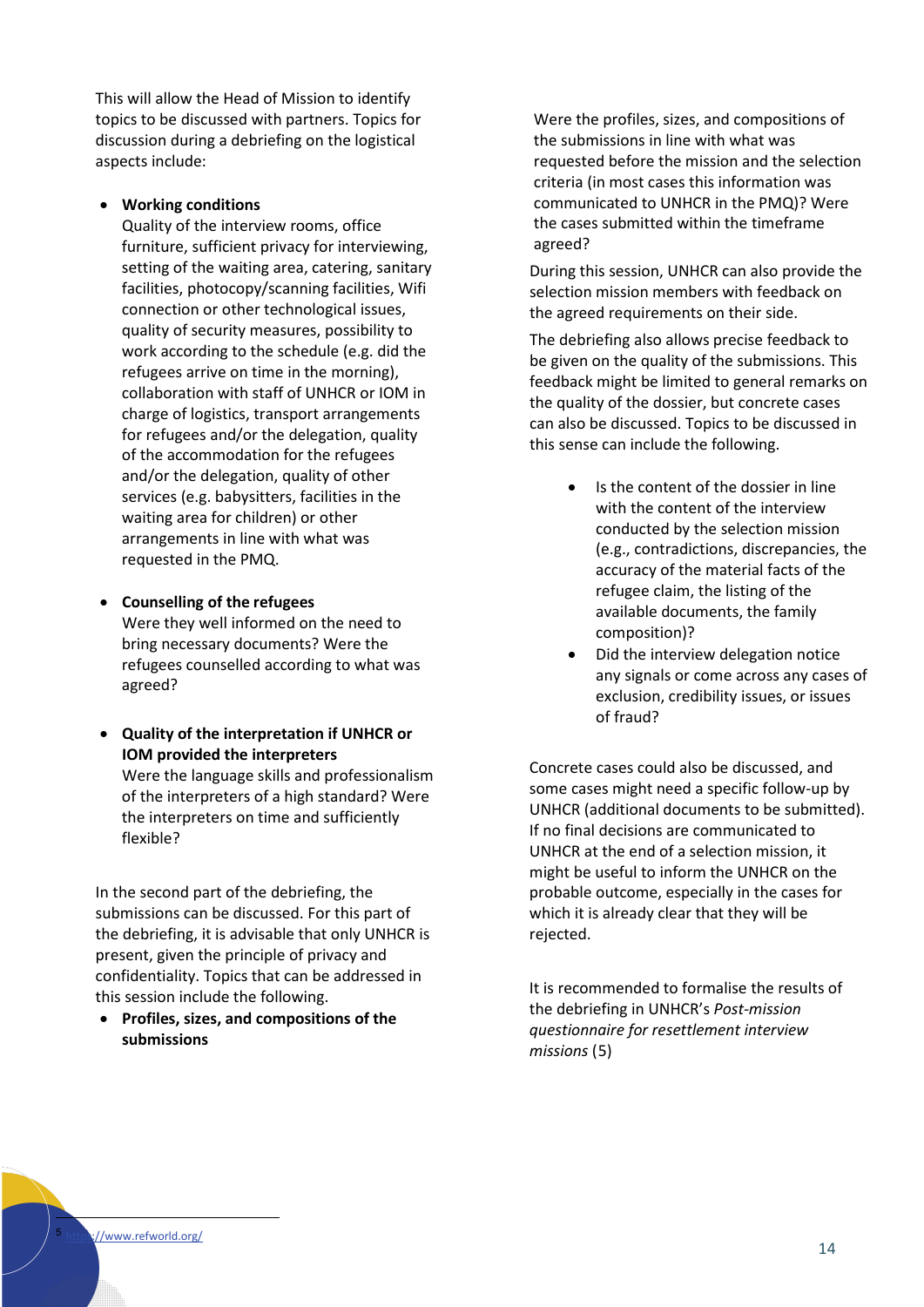## **PART III.** AFTER A SELECTION MISSION

#### **Post-interview processing**

This section outlines different procedures that take place after the interview and prior to making a final decision.

#### **Selection decision**

Practices for decision-making differ between different resettlement states. For example, decisions can be communicated to UNHCR at the end of the selection mission before the mission returns home or after the mission has returned to the resettlement country. It is recommended, if possible, to make preliminary decisions during the selection mission and preferably at the end of each interview day. Some states consider it good practice to organise daily meetings with the interview team to discuss the different cases and to come to a (preliminary) decision. This not only allows for in-depth discussions on the cases between senior case officers and less experienced case officers, but also to exchange more general experiences. Cases might be clear acceptances, rejections or might need further consideration. The cases that need further consideration can be discussed at the end of the selection mission or after return to the resettlement country if this is permitted by the national procedure.

More and more countries obtain biometric data (e.g. fingerprints) during selection missions in order to perform security checks. The majority of the countries do not receive the results of these screenings during the mission itself. Even if it were be possible for these countries to make decisions on eligibility during the selection mission, they would not be able to do so because they have to wait for the results of the security screenings.

It could be that after the selection interview, the resettlement country might need additional information to be able to make a final decision (e.g. specific documents that were not presented during the selection interview). Ideally, this information should be asked of UNHCR during the selection mission, but it could also be that additional information needs to be obtained after the selection mission is completed. UNHCR will then, taking into account their policy related to data protection, try to respond to this extra query either by consulting the information in the file or by reaching out to

the refugee again if needed. UNHCR can also be requested to do some additional counselling with a specific family, for instance, when families do not all agree on being resettled.

#### **Process of communicating decisions**

The decision can be communicated to UNHCR during or after the mission. Some resettlement countries make decisions during selection missions. This practice has some advantages because it allows the decisions to be presented and explained to UNHCR at the end of the mission during a debriefing session. Refugees will also be informed of the decision soon after the end of the selection mission, which avoids a long period of uncertainty.

Communication of the decisions can be done in different ways. For example, a formal decision in the form of a letter for each individual case (accepted/rejected) or a list with all the cases and/or persons accepted and rejected based on the UNHCR case number can be sent, or a combination of both can be used. Ideally, all decisions should be sent in one batch. Separate communication for each individual case, though email or through other communication channels, should be avoided. The decisions should be sent to the agreed contact persons in UNHCR, for example, the focal point(s) of the UNHCR for the selection missions in the Field Office, Regional Offices, UNHCR Headquarters (e.g. for emergency/urgent or other complex cases), etc.

When informing UNHCR of the decisions, it might also be advisable to agree on a deadline for when refugees will be informed about the outcome of their interview. After this deadline, and once the refugees know, other organisations (such as the IOM, embassies, etc.) can also be informed. If these organisations need to be informed of the decisions before the deadline agreed with UNHCR, it should be made clear that the refugees cannot be contacted prior to this. It should be avoided that refugees are informed of their decision by any other organisation than UNHCR unless national practice obliges you to do so.

When a case is rejected, it is advisable to inform the UNHCR of the reasons for this rejection. If detailed reasons cannot be provided, it might be possible to give more general information, for